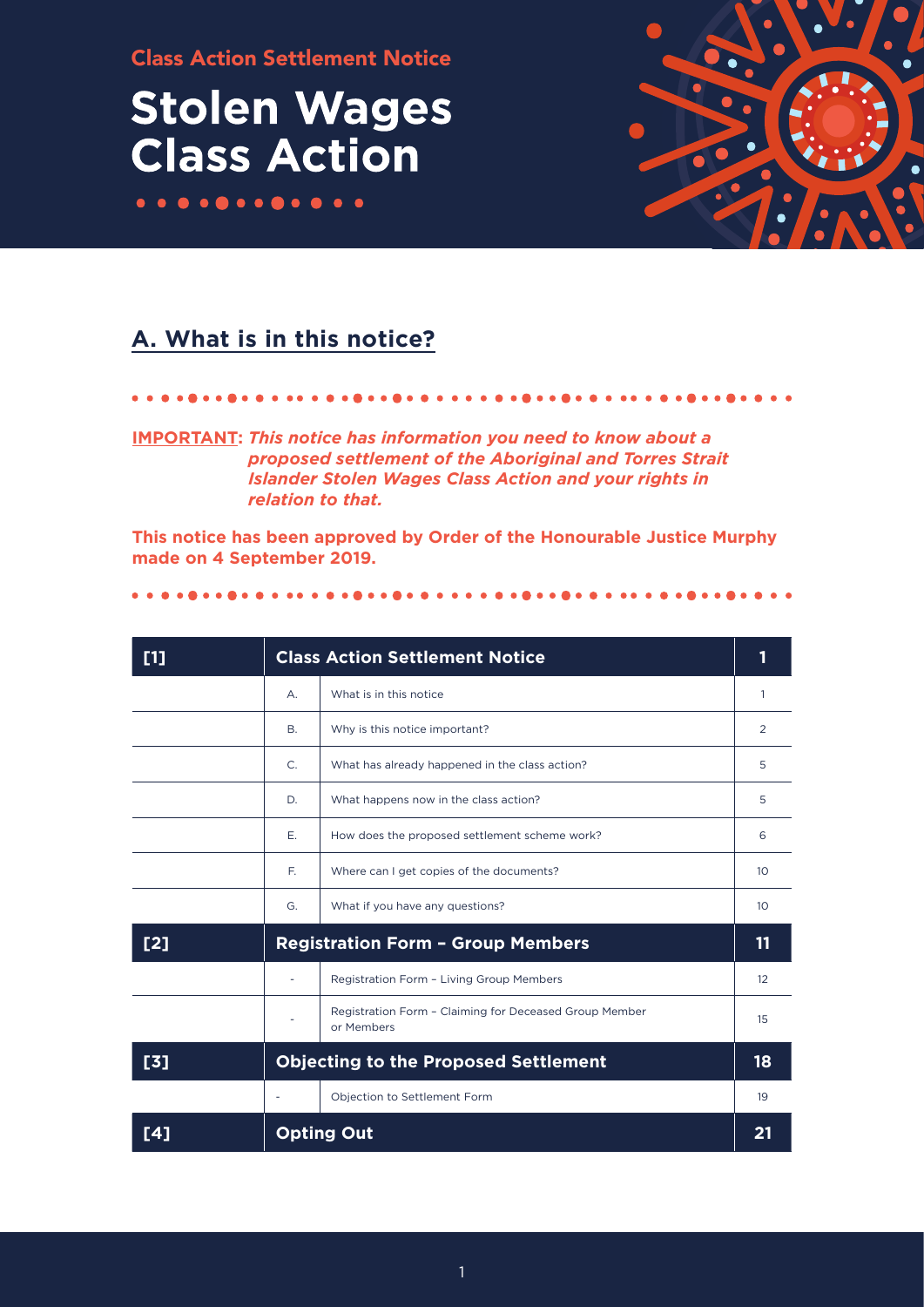### **B. Why is this notice important?**

### This notice is important because it provides information about:

- (a) the proposed settlement of the Aboriginal and Torres Strait Islander Stolen Wages Class Action;
- (b) your right to object to the proposed settlement or to part of it;
- (c) the requirement to register if you wish to share in the proposed settlement; and
- (d) if you are a newly added group member, your right to opt out if you do not wish to be part of the class action and do not wish to share in the settlement.

### 1. What is the Class Action?

A class action is a lawsuit brought by a person (who is called the "**applicant**") on behalf of a group of people (who are called the "**group members**") against another person (who is called the "**respondent**"). It is called a "**class action**" when the applicant and the group members have similar claims against the respondent.

A class action has been brought in the Federal Court of Australia by Hans Pearson (who is the applicant) against the State of Queensland (who is the respondent).

The case is called **Pearson v State of Queensland** and it is about the payment for work undertaken by Aboriginals and Torres Strait Islander people in Queensland between 1939 and 1972.

We call this class action "**The Stolen Wages Class Action**".

### 2. Who are the group members?

### The class action was brought by Hans Pearson on behalf of:

- (a) Aboriginal and Torres Strait Islanders;
- (b) who lived in a district or on a mission or reserve in Queensland;
- (c) who at some time between 1939 and 1972 (the "Claim Period") had a paid job; and
- (d) whose pay for his or her job was controlled by the government or the head of the mission or reserve at some time during the Claim Period.

The class action is also brought on behalf of Aboriginals who were made to work on missions or settlements in Queensland between 1945 and 1966.

The Aboriginals and Torres Strait Islanders referred to above are the group members in this class action.

A group member who has died is still a group member and it is proposed that his or her spouse or children, if they are alive, can claim on his or her behalf.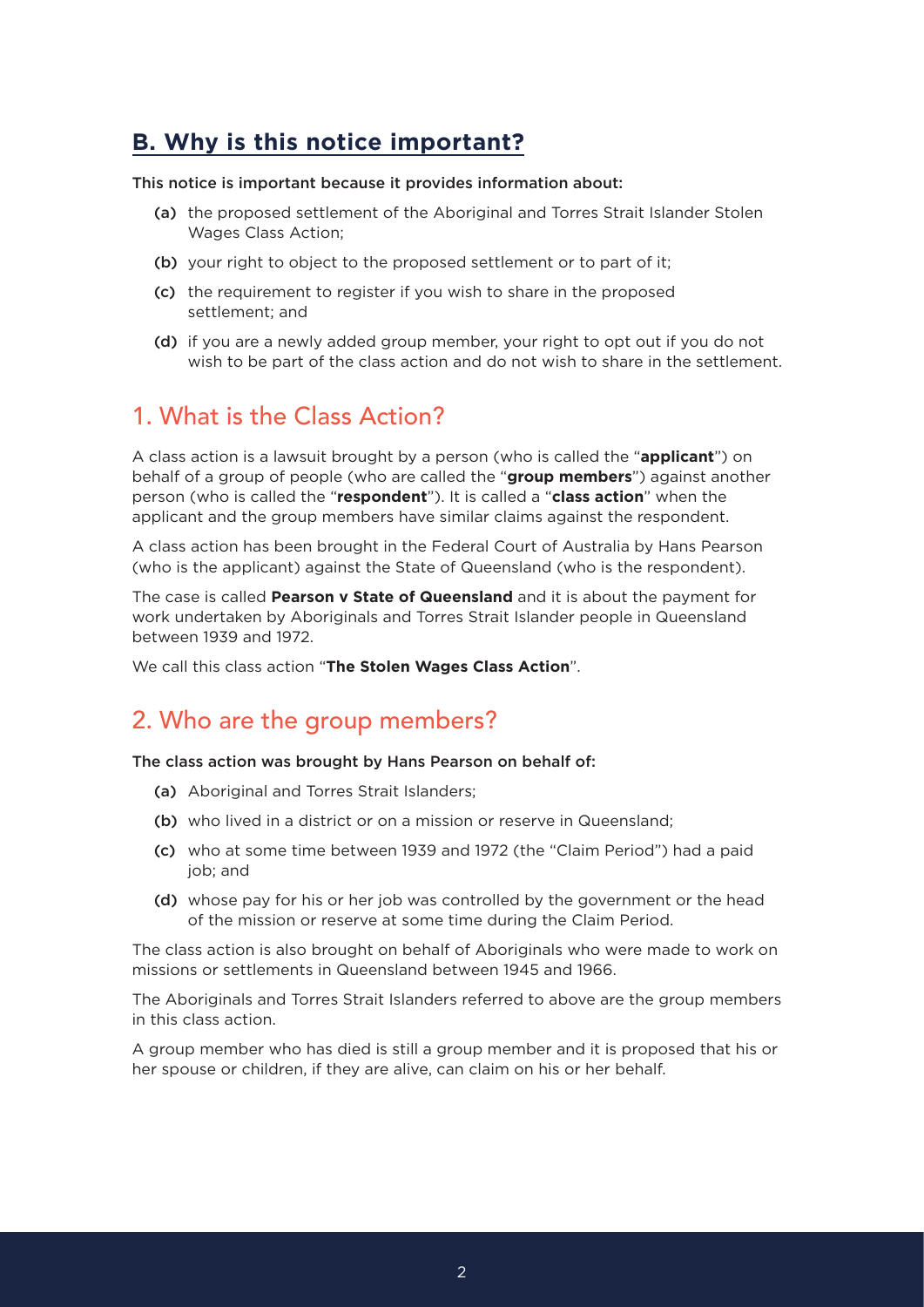### 3. What is the proposed settlement?

The applicant and the respondent have agreed to a **proposed settlement** of the class action, which means that the State of Queensland will pay \$190 million for compensation and legal costs. That is called the "**settlement fund**". The settlement fund is in addition to the approximately \$56.5m which has already been paid by the State of Queensland under the Reparation Scheme.

In return for the settlement fund being paid, the applicant has agreed that no more claims can be made by the applicant or group members against the State of Queensland about the things that the class action is about. If the proposed settlement is approved by the court, the group members will not be able to make any more claims like that.

The settlement only comes into effect if it is approved by the Federal Court at a hearing called a "settlement approval hearing". That hearing is set to take place on 21 November 2019. At the settlement approval hearing the applicant intends to apply to the court for orders including the following:

- (a) the settlement of \$190m inclusive of legal costs be approved;
- (b) an amount of \$12.5m be deducted from the settlement for legal costs incurred in bringing the class action, plus an amount for the costs of obtaining settlement approval;
- (c) an amount of up to \$38m, being 20% of the settlement, for the litigation funding commission of Litigation Lending Services (**the funder**), in return for it taking on the risk of the class action and paying the legal costs incurred;
- (d) an amount, which is not yet estimated, for the cost of administering the proposed settlement scheme; and
- (e) a modest amount to compensate the applicant for the time and expense involved in representing group members.

**These proposed deductions will only be approved if the court is satisfied that they are fair and reasonable in the interests of group members.** If the proposed deductions are approved there will be about \$139.5m left to be paid out to group members.

The court has ordered that this notice should be published so that the group members in the class action know about the proposed settlement, and to tell the group members how they can object to the proposed settlement if they think that it or part of it is unfair, the requirement to register if you wish to share in the proposed settlement, the right to opt out if you do not wish to be part of the class action, and how the compensation will likely be distributed between group members who have registered.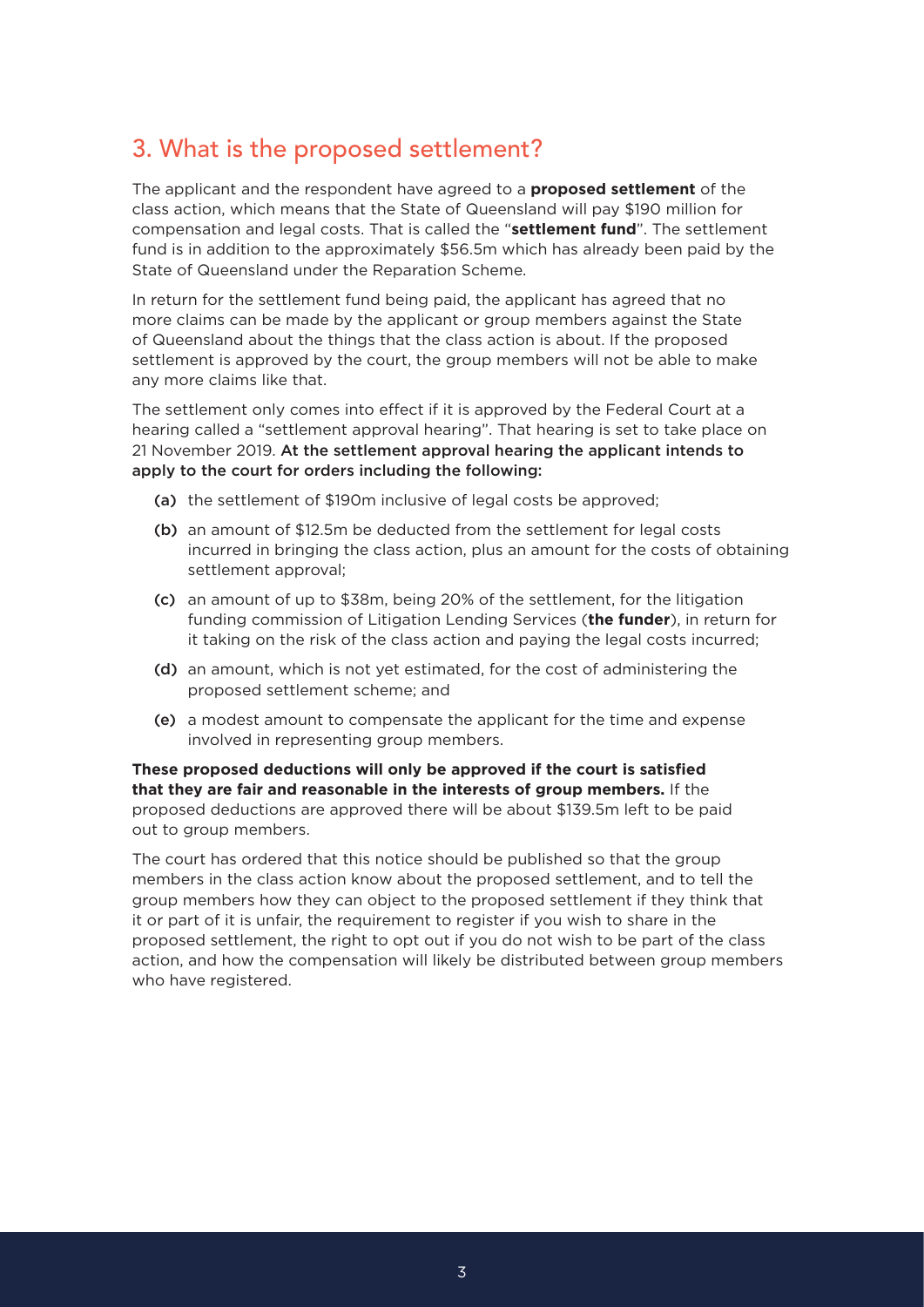### 4. Registration

Group members must register their claims if they are to be entitled to share in the compensation under the proposed settlement. You must do so on or before **8 November 2019**.

If you are already a client of Bottoms English Lawyers and registered with them as a group member, you do not need to register again for compensation. However, if you have not previously registered with Bottoms English Lawyers, you need to register your claim to receive any compensation. The registration form is at the end of this notice. After receiving your details, the administrator may ask you for more information if it thinks it needs to.

### 

**IMPORTANT:** *Only registered group members are entitled to be paid any compensation under the proposed settlement. If you are not a registered group member (or if you opt out) you will not be paid any compensation under the proposed settlement, if it is approved. If you are not already registered and wish to claim compensation under the proposed settlement, then you need to register.* 

> *If you have not opted out every group member in the class action, whether or not he or she registers, will be bound by the outcome if the settlement is approved. This means that group members that do not register and have not opted out will lose their rights to sue the State of Queensland for the same or related claims to those made in the class action.*

#### 

## 5. Opt Out

Some group members have already had a chance to "opt out" of the proceeding and keep their legal rights against the State of Queensland (in May 2018). If you have already had a chance to opt out then you cannot now opt out without permission from the court. However, some people are newly added as group members and they did not previously have an opportunity to opt out of the class action in May 2018. They can do so now if they want to.

Details of where to obtain the opt out form are set out at the end of this notice. If you opt out of the class action, this means you will not be "bound" by the orders the court makes if it approves the settlement. You will therefore keep your rights to sue the State of Queensland for the same or related claims to those made in the class action, **but it also means that you will not get any money from the proposed settlement.**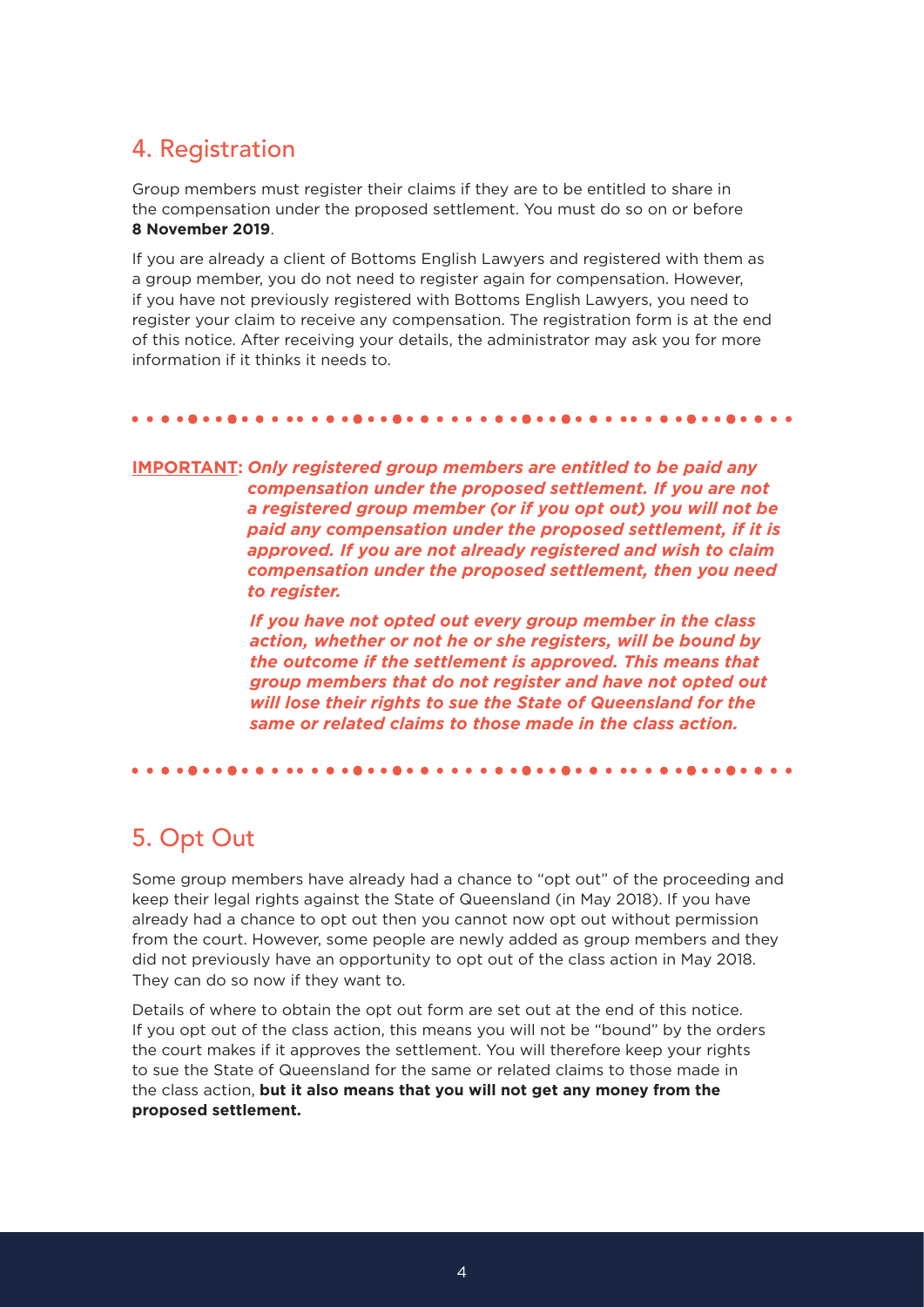### 6. What do you do if there is something you don't understand?

The law firm that helped Hans Pearson with this case is **Bottoms English Lawyers**. They are still working on this class action. If there is anything in this notice that you do not understand, you can contact Bottoms English Lawyers by calling the Stolen Wages Hotline on **07 4041 1641**. You could also speak to your own lawyer.

BELAW will be holding public meetings in a number of towns to explain the proposed settlement to the group members. If you have any questions you can go to one of the meetings. BELAW will advertise information about the time and venue of each of the information sessions as soon as possible.

### **C. What has already happened in the class action?**

### 1. Legal hearings

The class action has been managed by Justice Murphy in the Federal Court of Australia. It was set down for trial commencing in February 2020.

A number of matters have already been dealt with by the court including issues about the evidence, pleadings and the documents provided by the State of Queensland. Some group members were given an opportunity to opt out of the class action, if they wished. Hans Pearson and his lawyers had prepared and served a lot of evidence in support of the case.

### 2. There was a mediation and the settlement was agreed

Over a number of days in 2018 and 2019, the applicant and his lawyers met with the respondent and its lawyers at a "**mediation**". A mediation is like a meeting where people try to reach an agreement with each other instead of going to court.

After the mediation, the applicant agreed to the settlement so that the class action could be brought to an end without having to have a trial.

### **D. What happens now in the class action?**

### 1. The settlement needs to be approved by the Court

The proposed settlement can't go ahead unless the court says that it is fair and reasonable to all the group members, which is called "**approving**" the settlement. There will be a hearing in Brisbane where a Judge will decide whether to approve the settlement in this class action. This will be called the "**settlement approval hearing**".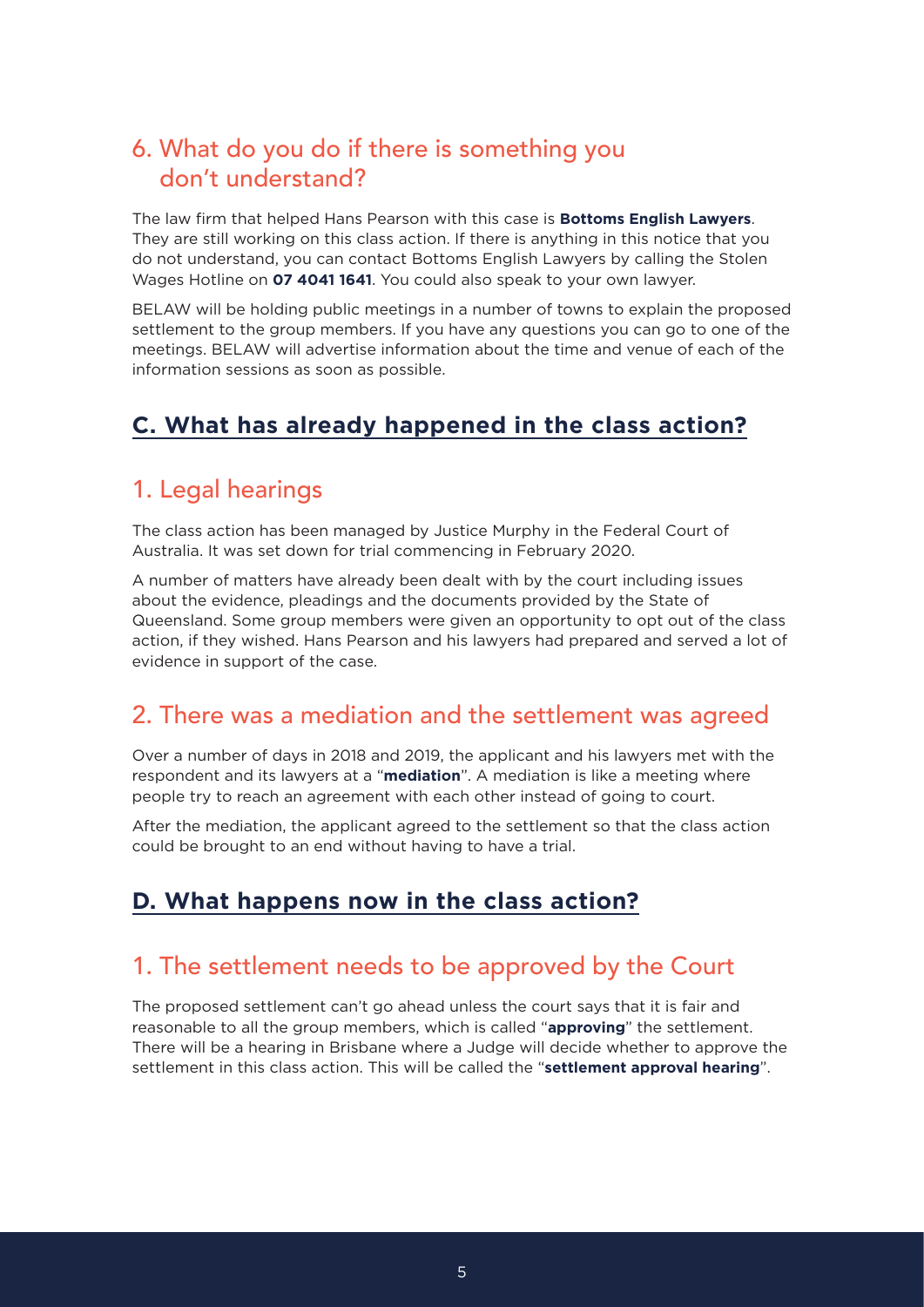You can come to the approval hearing if you want to watch the hearing or to tell the court your view about the proposed settlement or any part of it. The approval hearing will be at **10.15 am on Thursday, 21 November 2019** at this address:

Harry Gibbs Commonwealth Law Courts Building 119 North Quay (cnr Tank Street) Brisbane QLD 3000

If the court does not approve the settlement, the trial of the class action will need to be determined by the court, unless some other agreement can be reached. There might need to be trials of many or all group members' claims, even if Hans Pearson wins. This will take a long time and be expensive. There is no guarantee that there will be another settlement.

## 2. What do you have to do now?

If you support the settlement, you do not need to do anything other than make sure you register your claim by **8 November 2019**.

If you don't like the proposed settlement, and want to "object" to the settlement or to some part of it, you need to fill out the form at the end of this notice called "*Objection to settlement form*" and send it to the address on the form, so that it reaches that address by no later than **8 November 2019**.

If you send an Objection to settlement form by the required date, you are also able to go to the settlement approval hearing and explain your objection to the Judge. You could also hire a lawyer to do this for you.

Even if you are objecting to the proposed settlement, you should register your claim if you want to get compensation if it is approved.

### **E. How does the proposed settlement scheme work?**

The applicant's legal advisers have proposed a way in which the settlement fund

is to be distributed and how much group members are to receive. This is called the "**settlement scheme**". It is a plan for deciding how the compensation will be paid. The settlement scheme is subject to approval by the court. The court may require changes to be made to the settlement scheme prior to any approval of the settlement scheme.

The proposed settlement scheme is complicated. This is only a summary. If you want to see a copy of the whole settlement scheme you can find it at one of the places listed at the end of this notice.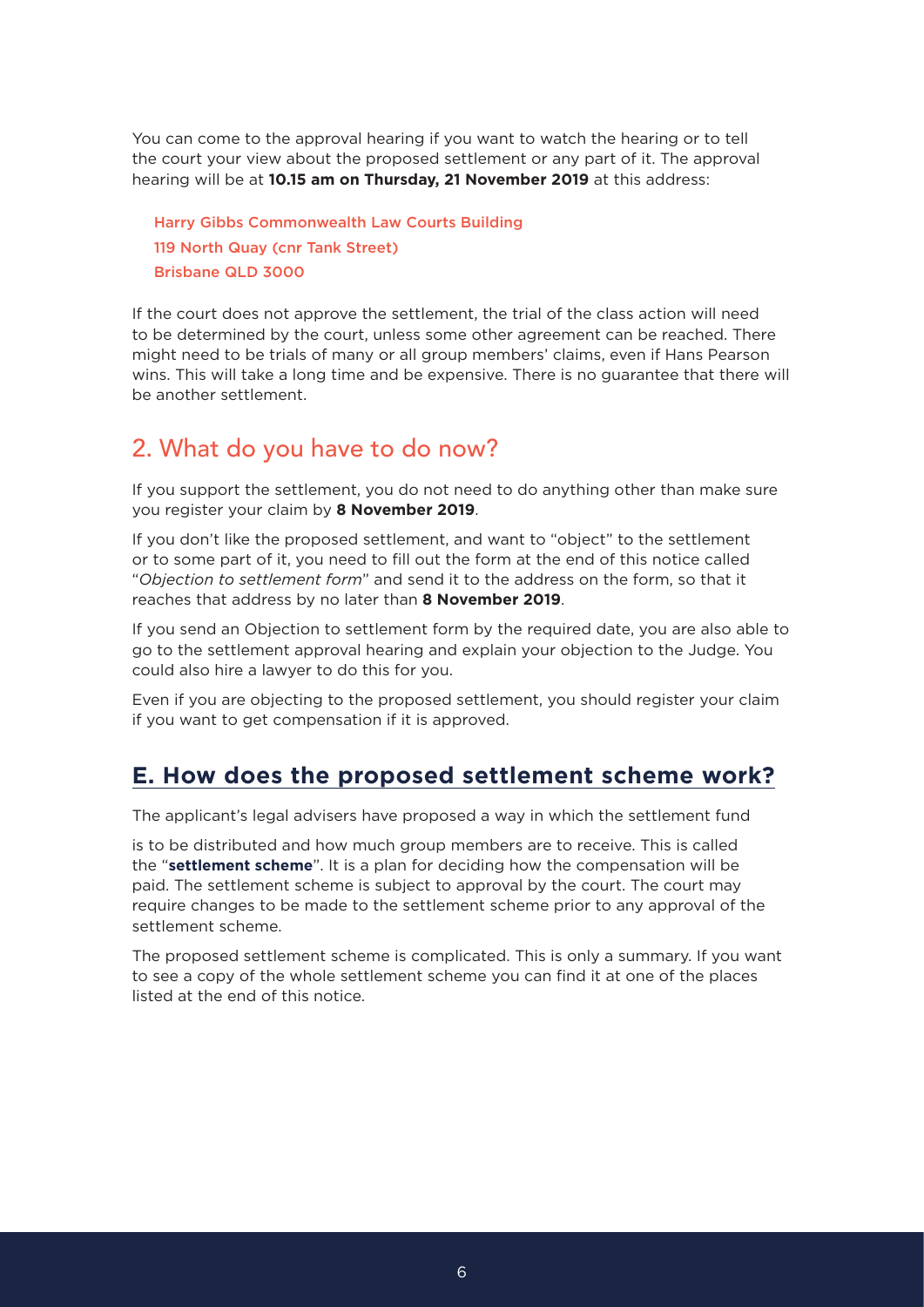### 1. Who is the scheme administrator?

The proposed settlement scheme will be run by a person called the "**administrator**".

The administrator will be the person who manages the settlement funds and organises how and when group members are paid out of the settlement fund. Bottoms English Lawyers will be the administrator's legal advisor and assist them with the administration, unless the administrator decides to use different lawyers.

It is the administrator's job to make sure that everything in the settlement scheme gets done in the way it is supposed to. Doing what the settlement scheme says is called "**administering**" the settlement scheme.

### 2. What is the settlement fund?

The State of Queensland has agreed to pay \$190m to settle the class action. This is called the "**settlement fund**". The settlement fund will be paid into a bank account and will earn interest up until the time that it is paid out.

## 3. What legal fees are being paid?

The law firm that helped Hans Pearson with his case is Bottoms English Lawyers. They are still working on this class action. The legal costs cover the solicitors and barristers' costs and include Bottoms English Lawyers dealing with over 7,000 Aboriginal and Torres Strait Islanders. They also include the cost of experts who have been engaged to assist with this matter. The experts who have provided advice and reports include forensic accountants, anthropologists, linguistic experts and historians.

The legal costs also include the costs of settling the action. These costs include the preparation of this notice and the costs of having the proposed settlement approved.

All legal costs have been or will be looked at by a third-party costs assessor who will determine whether they are appropriate. These costs will be paid out of the settlement fund. The court will have to approve Bottoms English Lawyers' fees before they can be paid and group members will not have to pay any further legal costs.

Bottoms English Lawyers estimates that the total amount of legal costs will be about \$12.5m, plus an extra sum (to be approved by the court) for the cost of getting the settlement approved and administering it.

If approved by the court, these legal costs will be deducted from the settlement fund, meaning that all class members will share equally in the payment of legal costs. These legal costs are higher than the funding limit notified to group members by way of the Bottoms English Lawyers Update and Cost Disclosure letter dated 5 October 2018.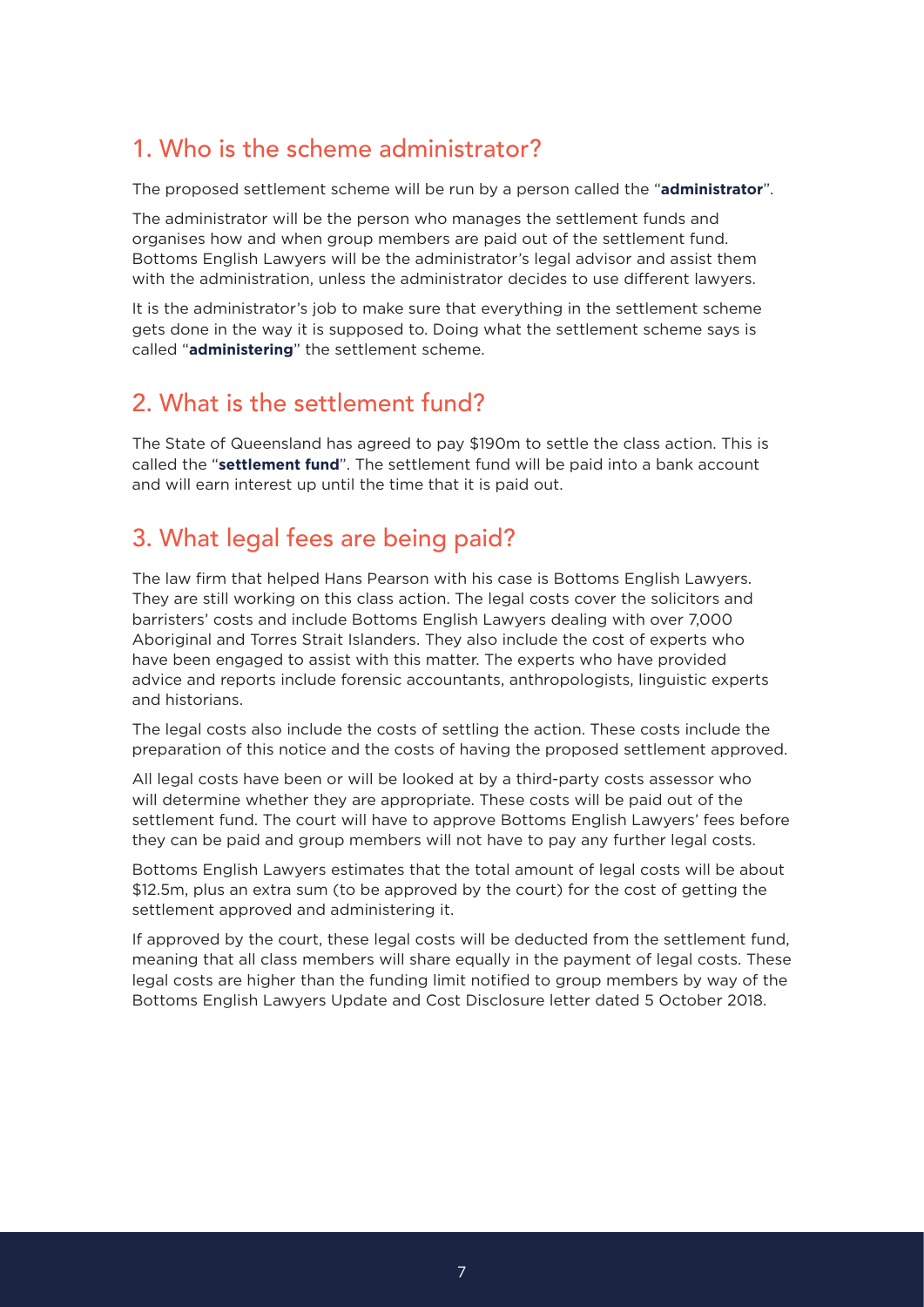### 4. How much is being paid to the litigation funder?

The action could not have been brought without money provided by the funder who was prepared to take on the risks of the class action and pay ongoing legal costs. The funder has paid most of the legal fees to date and had agreed to pay the State's legal costs should the case be unsuccessful. By order made on 25 August 2017, the court approved for the funder to receive 20% of the settlement or such lower amount as the court considers reasonable. If the court approves a funder's commission of 20%, it means about \$38m will be deducted from the settlement for the funder's commission.

### 5. Payment to Hans Pearson

This action could not have proceeded without the assistance of Hans Pearson. He was instrumental in getting the action started. He has spoken with many people, travelled to different meetings in Queensland and to the mediations in Brisbane, and has assisted the lawyers in preparing his case. It is proposed that Hans will be paid a modest amount to compensate him for his time in assisting with the action. This will be in addition to what he receives as a group member.

### 6. How will the compensation be worked out?

After the payments have been made for legal fees and funder's commission to the funder for funding the class action and to Hans Pearson, there will be about \$139.5m of the settlement fund to compensate group members, though there will be additional costs for getting the settlement approved and administering it. The scheme administrator will then work out how much compensation will be paid to each of the group members under the proposed settlement scheme (if it is approved by the court).

### 

**IMPORTANT:** *This is only a summary of how the proposed payments will be worked out. If you want to understand how your compensation will be worked out, you need to read the proposed settlement scheme. The court might also change parts of the scheme, but the following sets out what is proposed by the Applicant.*

There has been a lot of work done in the last year by Bottoms English Lawyers interviewing group members, taking statements and preparing for the trial. All group members do not have the same claims. The lawyers have tried to work out the differences between the claims of group members so that everyone is fairly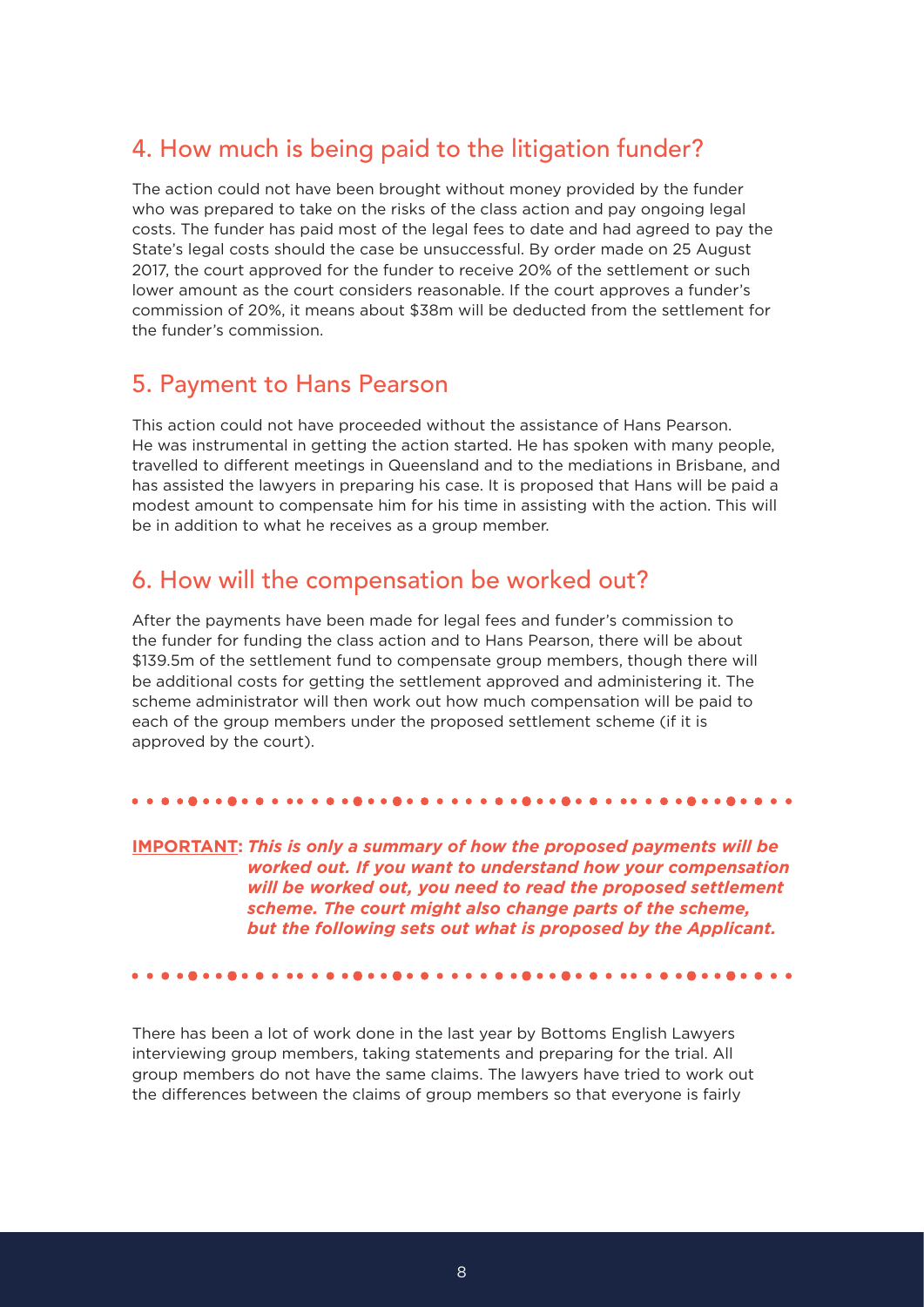compensated from the settlement fund. This means that group members may get different amounts of money from each other, depending on their circumstances.

The amount of money that each group member gets will depend on their ethnicity, gender and age, as well as whether they are living or deceased. This is the information the administrator needs to determine each group member's entitlement. You give this information to the administrator by completing and returning the registration form, unless you have already registered. If the administrator thinks he needs more information from you, he will ask you for it.

### In summary, this is how it is proposed this information will be used to determine the compensation for individual group members:

- 1. Aboriginal group members who are older will receive more money than younger Aboriginal group members. This is because older Aboriginal group members generally worked for longer during the Claim Period because they were controlled for a longer period during the Claim Period, and therefore lost more money.
- 2. Male group members will get more than female group members. This is because between 1939 and 1972, women were paid much less than men. We do not think this was fair but it means that male group members would be able to claim more money now if the class action went to trial. This means that it is fair that they receive slightly more compensation under the proposed settlement.
- **3.** Aboriginal group members will get more than Torres Strait Islander group members. This is because, based on the work that Bottoms English Lawyers has done, Aboriginal group members were underpaid more than Torres Strait Islander group members. Aboriginal group members had to put more money into forced savings, and so Bottoms English Lawyers thinks that Aboriginal group members would be able to claim more money than Torres Strait Islander group members if the class action went to trial.
- 4. Group members who are deceased will receive less money than group members who are alive. This is because their claims are harder to prove and some parts of their legal rights were lost when they died.

After the administrator has worked out everyone's information that has been submitted, he will send a letter to all of the registered group members to tell them how much compensation they will get and the information he used to work that out, based on the scheme that the court has approved. That letter is called a "**distribution statement**".

If you are sent a distribution statement and you think that there has been a mistake, then you will be able to request a "**review**", which means that another person will look at the decision the scheme administrator made and decide if he was right. If you request a review you will need to pay for it (capped at \$800 (GST ex) for the first two hours, and \$450 (GST ex) per hour after this. This cost will be deducted from your entitlement, although the administrator will have the discretion to waive that cost.

When all of the reviews of the distribution statements have finished, the scheme administrator will be able to work out how much money each of the group members should be paid out of the settlement fund. He will pay the money to the group members after this has happened.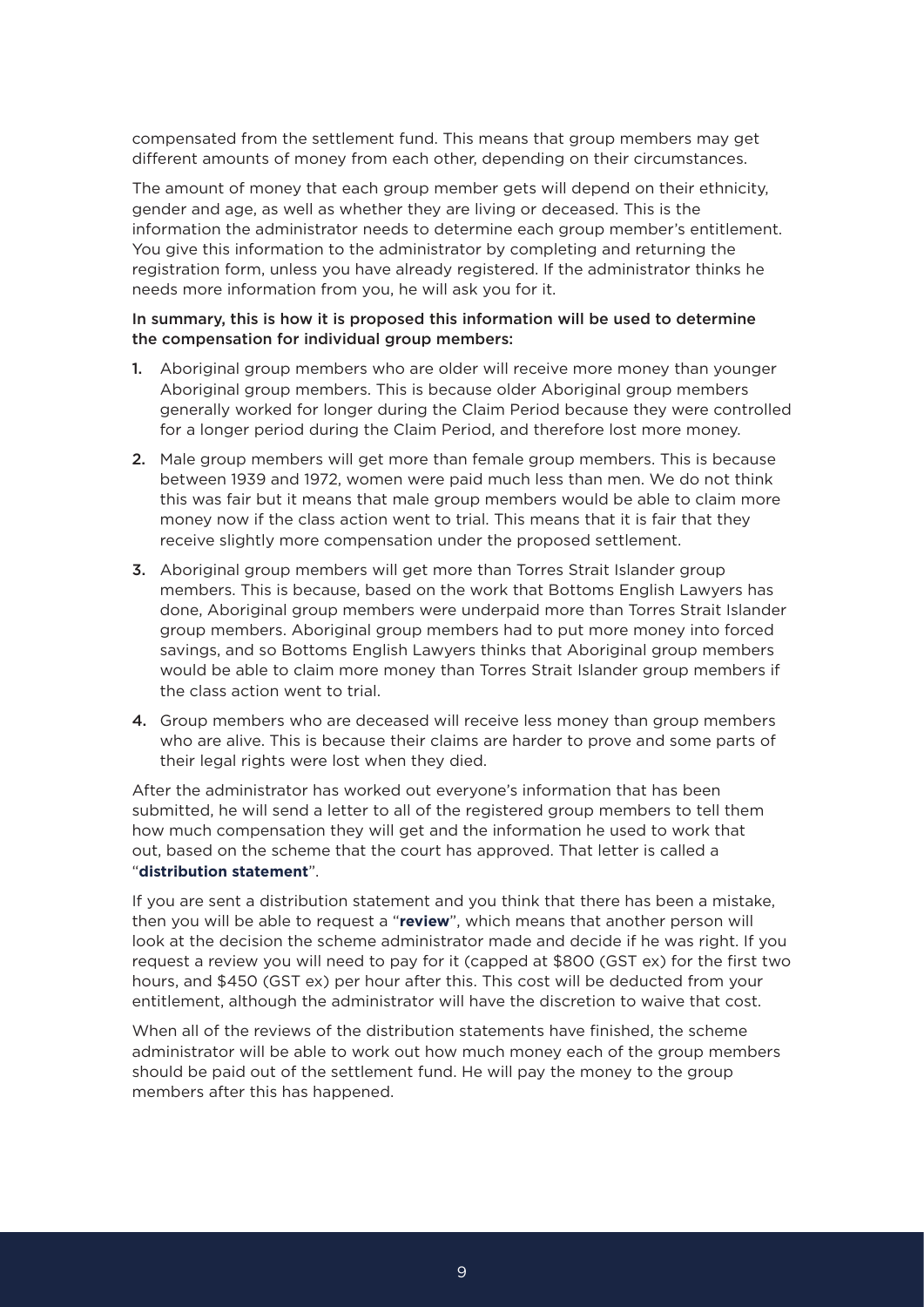### **F. Where can I get copies of the documents?**

The proposed settlement is explained in the proposed settlement scheme. This notice only has a summary of the settlement. If you want to understand how the proposed settlement will work in detail, you should read the proposed settlement scheme.

There are other relevant documents for the class action as well. These include the Fifth Amended Originating Application, the Fourth Further Amended Statement of Claim, the Further Amended Defence and the Further Amended Reply.

### If you want to read any of these documents, you can:

- (a) go to the Stolen Wages Class Action website www.stolenwages.com.au or
- (b) ask Bottoms English Lawyers on the Stolen Wages Hotline 07 4041 1641;
- (c) come to one of the public meetings
- (d) inspect them between 9am and 5pm at the offices of Bottoms English Lawyers at 63 Mulgrave Road, Cairns, Queensland 4870;
- (e) contact a District Registry of the Federal Court (contact details are available at www.fedcourt.gov.au). If you do this, you may have to pay an inspection fee; or
- (f) inspect them on the Federal Court website at www.fedcourt.gov.au

### **G. What if you have any questions?**

Please read this notice carefully.

If there is anything you do not understand, you should ask your lawyer or speak to Bottoms English Lawyers by:

- calling them on the Stolen Wages Hotline 07 4041 1641; or
- writing to or visiting them at their office at 63 Mulgrave Road, Cairns, Queensland 4870.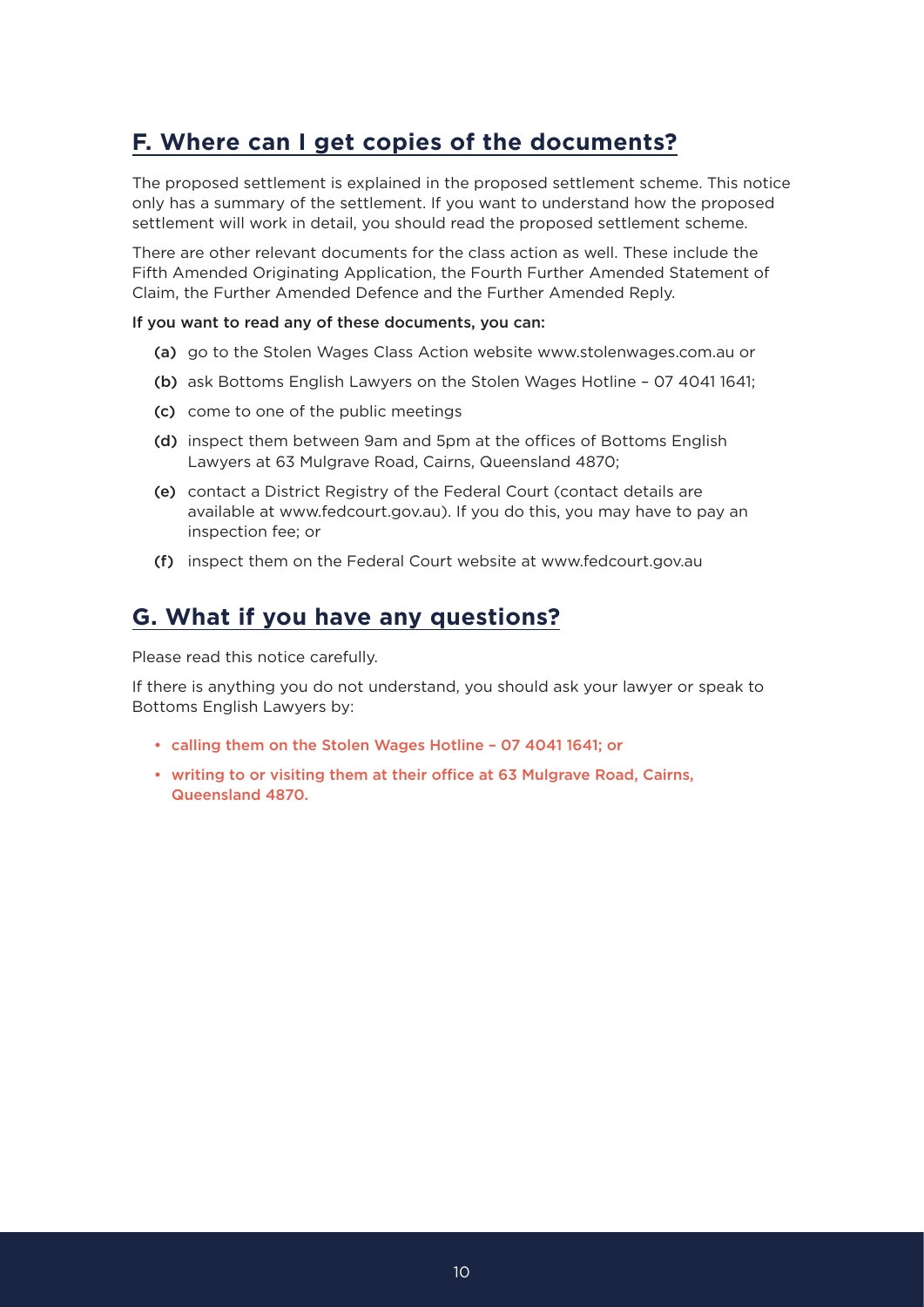### **Registration Form – Group Members**

The next page is the registration form for living group members. The form is there so that you can tell the administrator the information he needs to decide whether you get compensation, and how much you will get. **If you have previously registered with Bottoms English Lawyers then you do not need to do so again.**

After you have finished filling out the form, you should post it to Bottoms English Lawyers at this address, so that it reaches Bottoms English Lawyers by no later than **8 November 2019**:

Bottoms English Lawyers P.O. Box 5196 Cairns, Queensland 4870

If you do not send in your form so it arrives by no later than **8 November 2019**, you will not be able to participate in the settlement.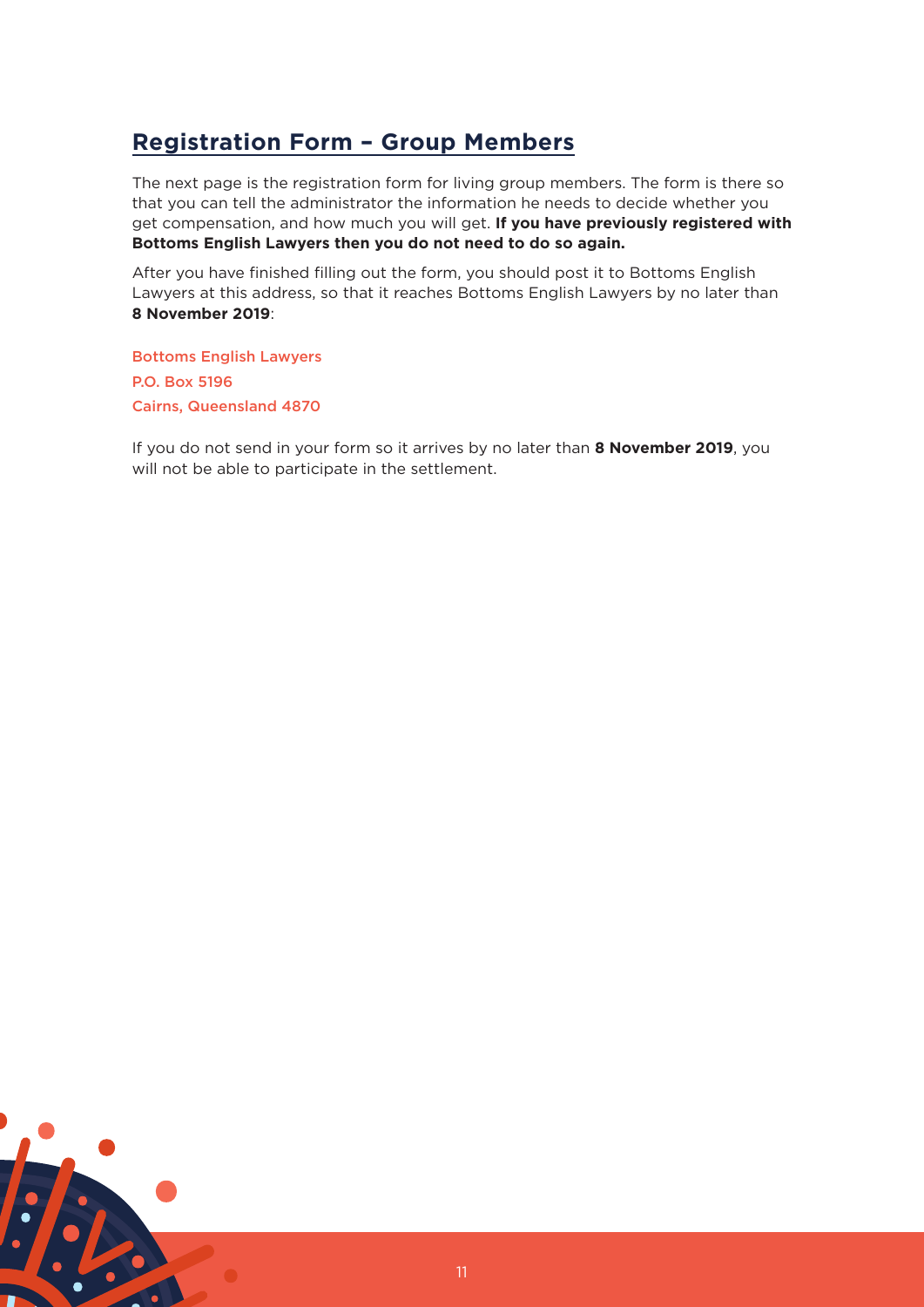Group Members Registration Form

# **Stolen Wages Class Action**



 $\begin{array}{ccccccccccccccccc} \bullet & \bullet & \bullet & \bullet & \bullet & \bullet & \bullet & \bullet \end{array}$ 

## **Registration Form – Living Group Members**

## 1. Personal information

 $\bullet\bullet\bullet\bullet$ 

| Your full name:                                                          |                                      |
|--------------------------------------------------------------------------|--------------------------------------|
| Are you known by any other name?                                         |                                      |
| What is your date of birth?                                              |                                      |
| What is your gender?                                                     | Male<br>Female                       |
| Which of the following do you identify<br>as (you must choose one only): | Aboriginal<br>Torres Strait Islander |

## 2. Eligibility information

Group members in the class action are people who are or were:

- (a) Aboriginal and Torres Strait Islanders;
- (b) who lived in a district or on a mission or reserve in Queensland;
- (c) who at some time between 1939 and 1972 ("the Claim Period") had a paid job;
- (d) whose pay for his or her job was controlled by the government or the head of the mission or reserve at any time during the Claim Period;

OR

- (a) Aboriginal; and
- (b) were made to work on missions or settlements between 1945 and 1966.

Do you satisfy either or both of these requirements?  $Y / N$ 

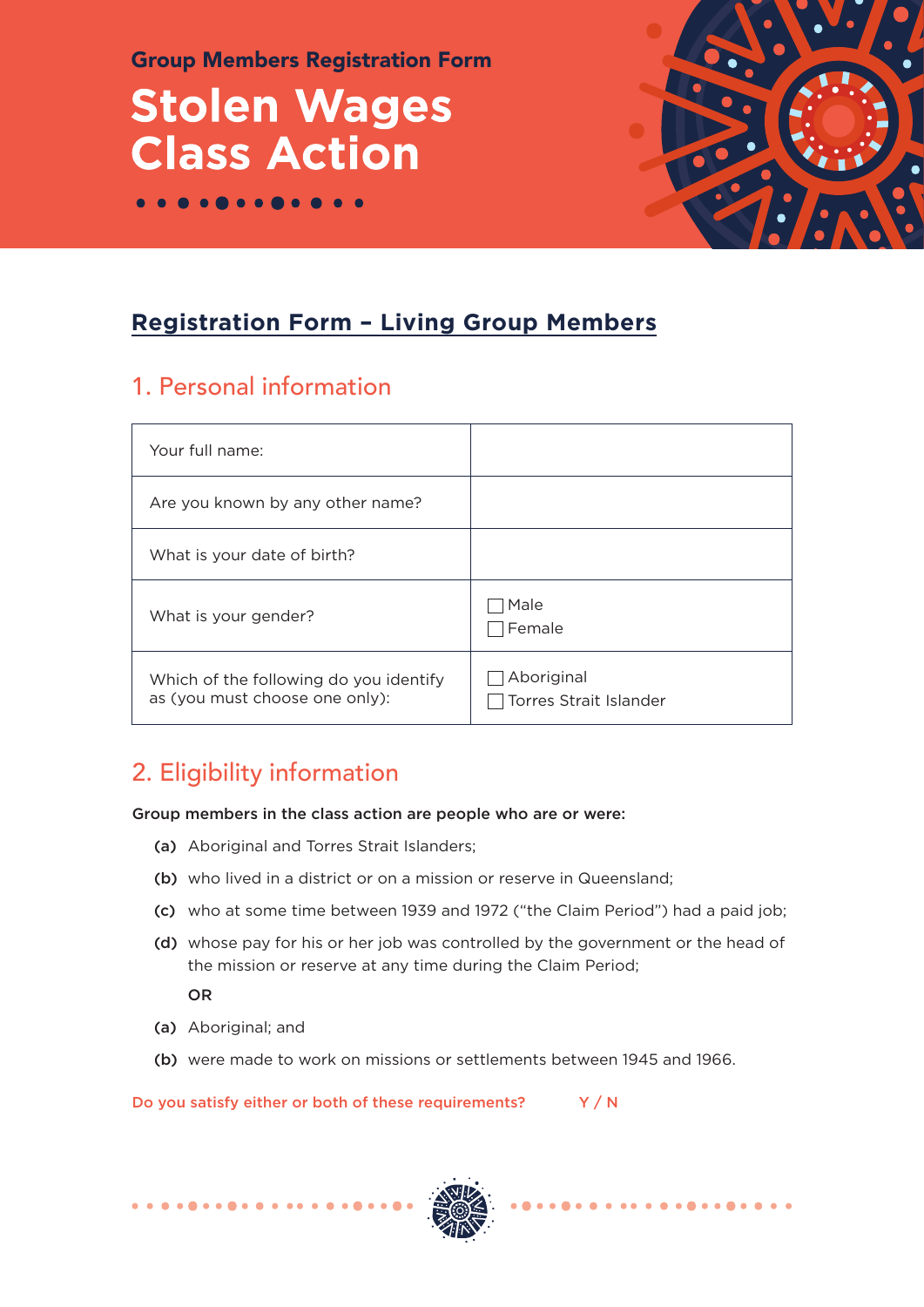## 3. Payment information

| Residential address:                         |  |
|----------------------------------------------|--|
|                                              |  |
|                                              |  |
|                                              |  |
| Postal address:                              |  |
|                                              |  |
|                                              |  |
|                                              |  |
| Bank account details:<br>[Name/BSB/Account#] |  |
|                                              |  |
|                                              |  |
|                                              |  |

*Note: compensation payments will be made by electronic fund transfer if you provide bank details. If you do not provide bank details, you will be posted a cheque to the postal address you provide.* 

## 4. Declaration

I declare the that information I have provided in this form is true and correct to the best of my knowledge.

|                               | ۰. | I |       | v |  |
|-------------------------------|----|---|-------|---|--|
| . .                           |    |   |       |   |  |
| the control of the control of |    |   | _____ |   |  |

Date: / / 2019



. . . . . .

 $\sim$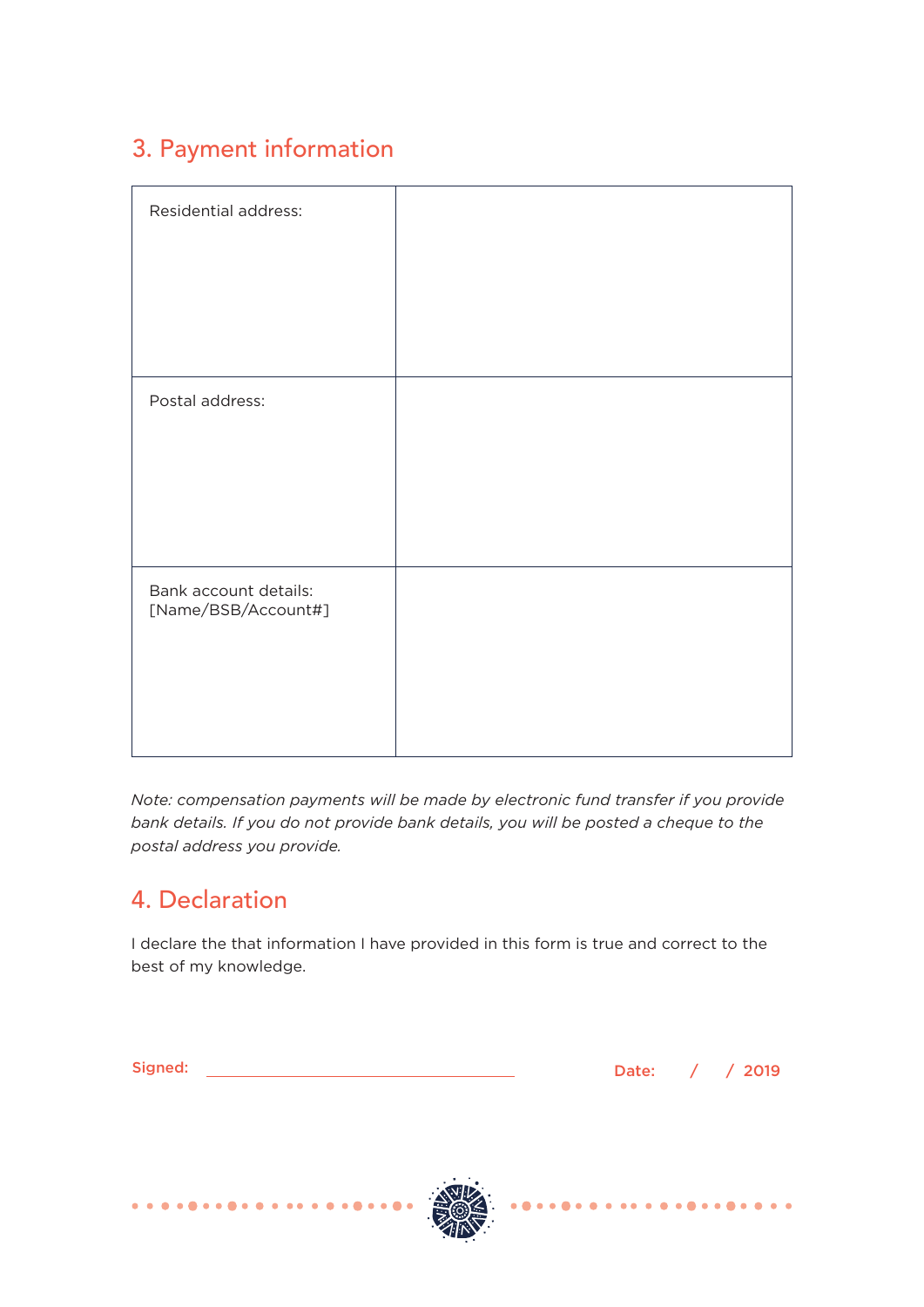## **Registration Form – Claiming for Deceased Group Member or Members**

The next page is the registration form for deceased group members. The form is there so that you can tell the administrator the information he needs to decide whether you are eligible to claim compensation on behalf of a deceased group member or more than one deceased group member, and how much you will get.

It is proposed that only spouses and (if there is no living spouse) living children are eligible to participate in the settlement on behalf of deceased group members.

After you have finished filling out the form, you should post it to Bottoms English Lawyers at this address, so that it reaches Bottoms English Lawyers by no later than **8 November 2019**:

Bottoms English Lawyers P.O. Box 5196 Cairns, Queensland 4870

If you do not send in your form so it arrives by no later than **8 November 2019**, you will not be able to participate in the settlement.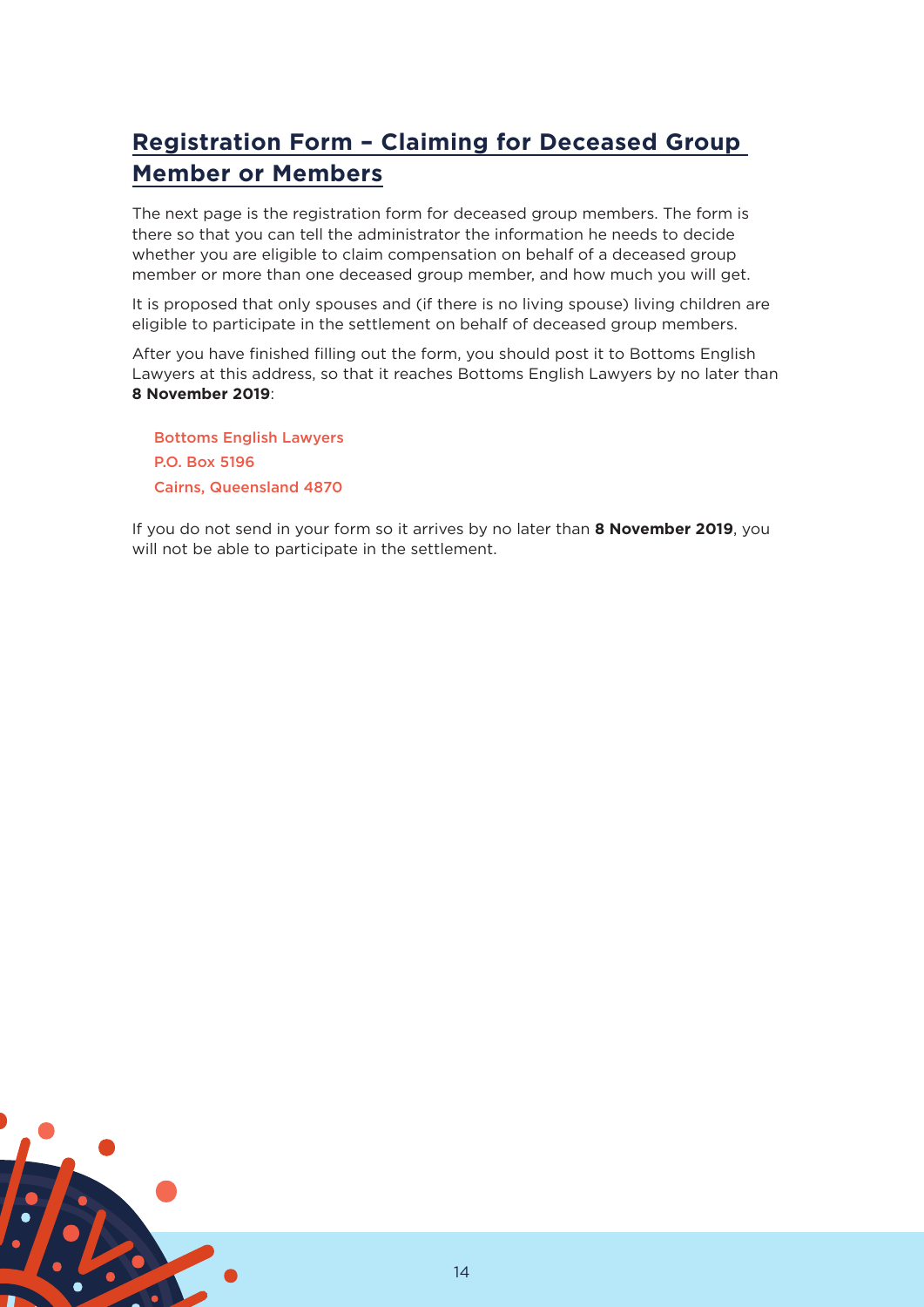Group Members Registration Form

# **Stolen Wages Class Action**



## **Registration Form – Deceased Group Members**

## 1. Your information

| Your full name:                  |  |
|----------------------------------|--|
| Are you known by any other name? |  |
| What is your date of birth?      |  |

## 2. Deceased Group Member Information

| Full name of the deceased group<br>member you are claiming for:                  |                                                                                                    |
|----------------------------------------------------------------------------------|----------------------------------------------------------------------------------------------------|
| Were they known by any other name?                                               |                                                                                                    |
| When did the deceased group member<br>pass away?                                 |                                                                                                    |
| What was your relationship to<br>the deceased group member?<br>(choose one only) | Spouse<br>Child<br>Child adopted under<br>traditional Torres Strait<br>Islander adoption practices |

*Note: it is proposed only the living spouses and children of deceased group members can claim on their behalf.* 

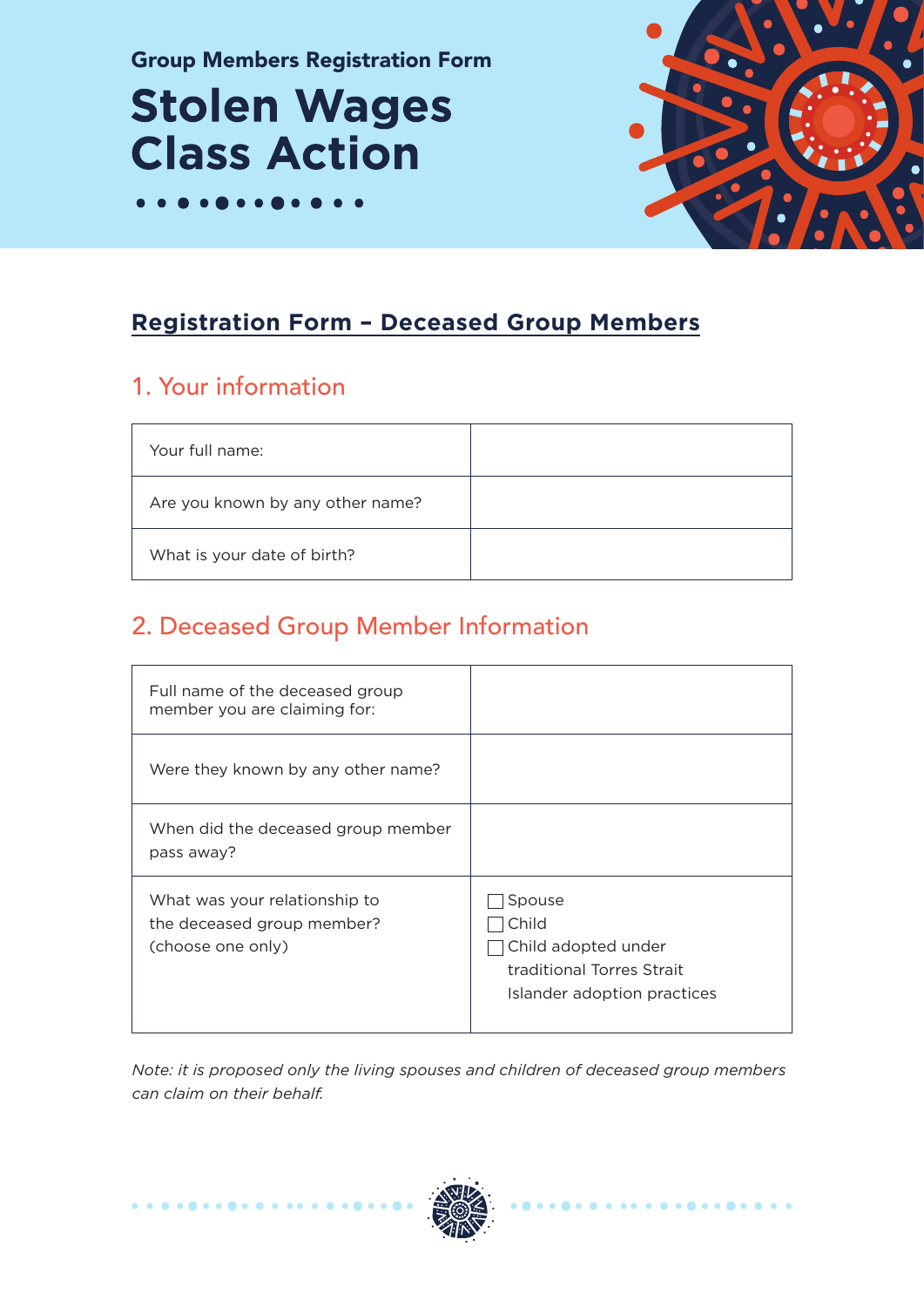| What was the date of birth of<br>the deceased group member<br>to your knowledge?                   |                                             |
|----------------------------------------------------------------------------------------------------|---------------------------------------------|
| What gender was the deceased<br>group member?                                                      | Male<br>Female                              |
| Which of the following did the<br>deceased group member identify as<br>(you must choose one only): | Aboriginal<br><b>Torres Strait Islander</b> |

## 3. Eligibility information

Group members in the class action are people who are or were:

- (a) Aboriginal and Torres Strait Islanders;
- (b) who lived in a district or on a mission or reserve in Queensland;
- (c) who at some time between 1939 and 1972 ("the Claim Period") had a paid job;
- (d) whose pay for his or her job was controlled by the government or the head of the mission or reserve at any time during the Claim Period;

OR

- (a) Aboriginal; and
- (b) were made to work on missions or settlements between 1945 and 1966.

Do you satisfy either or both of these requirements?  $Y / N$ 

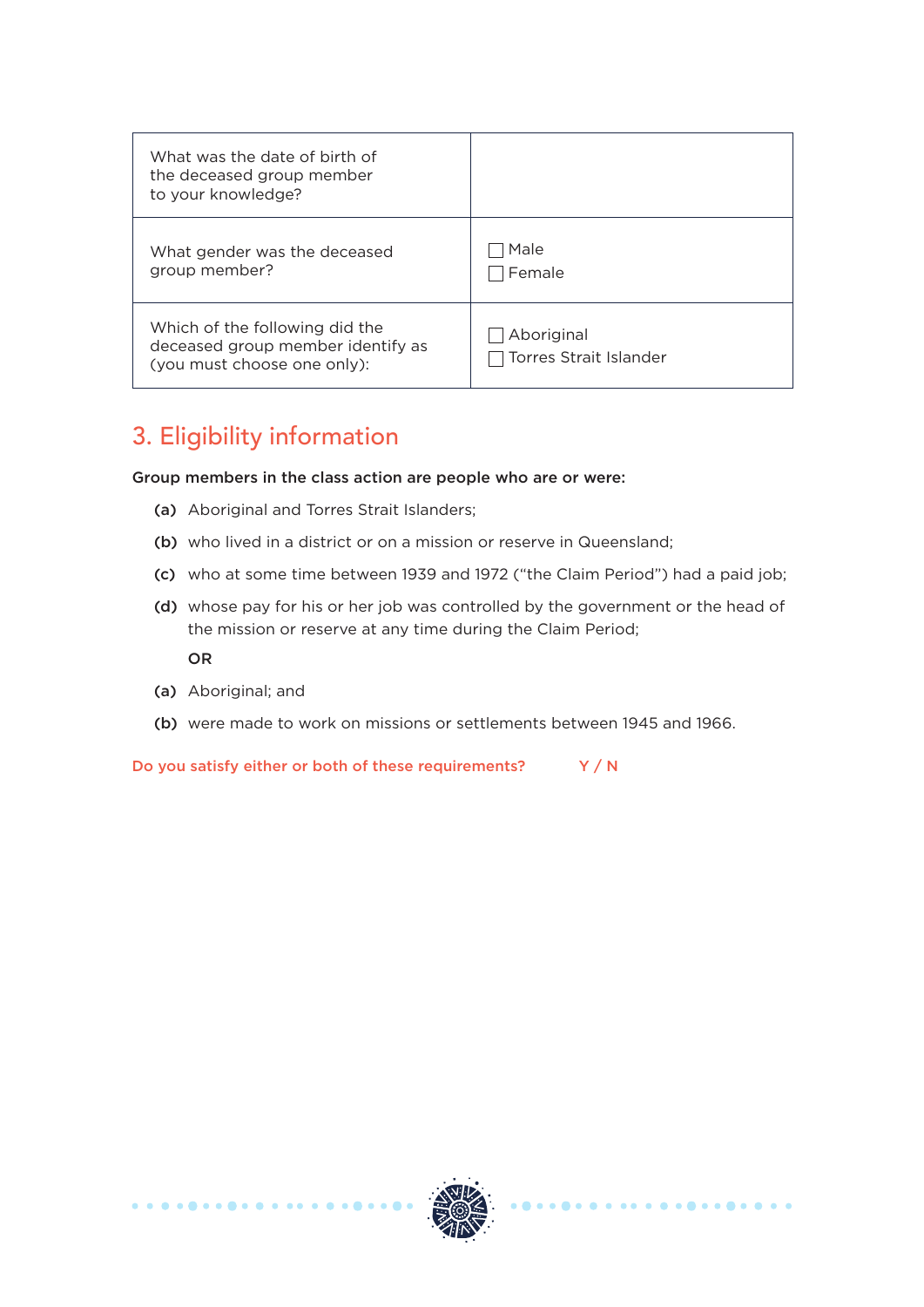## 4. Payment information

| Residential address:  |  |
|-----------------------|--|
|                       |  |
|                       |  |
|                       |  |
|                       |  |
|                       |  |
|                       |  |
|                       |  |
|                       |  |
|                       |  |
|                       |  |
| Postal address:       |  |
|                       |  |
|                       |  |
|                       |  |
|                       |  |
|                       |  |
|                       |  |
|                       |  |
|                       |  |
|                       |  |
| Bank account details: |  |
| [Name/BSB/Account#]   |  |
|                       |  |
|                       |  |
|                       |  |
|                       |  |
|                       |  |
|                       |  |
|                       |  |
|                       |  |

*Note: compensation payments will be made by electronic fund transfer if you provide bank details. If you do not provide bank details, you will be posted a cheque to the postal address you provide.* 

### 5. Declaration

I declare the that information I have provided in this form is true and correct to the best of my knowledge.

|                              | ۰. |       | v |  |
|------------------------------|----|-------|---|--|
|                              |    |       |   |  |
| and the contract of the con- |    | _____ |   |  |

. . . . . .

Date: / / 2019

 $\sim$ 

 $\bullet$   $\bullet$   $\bullet$ 



. . . . . . . . . . . . . .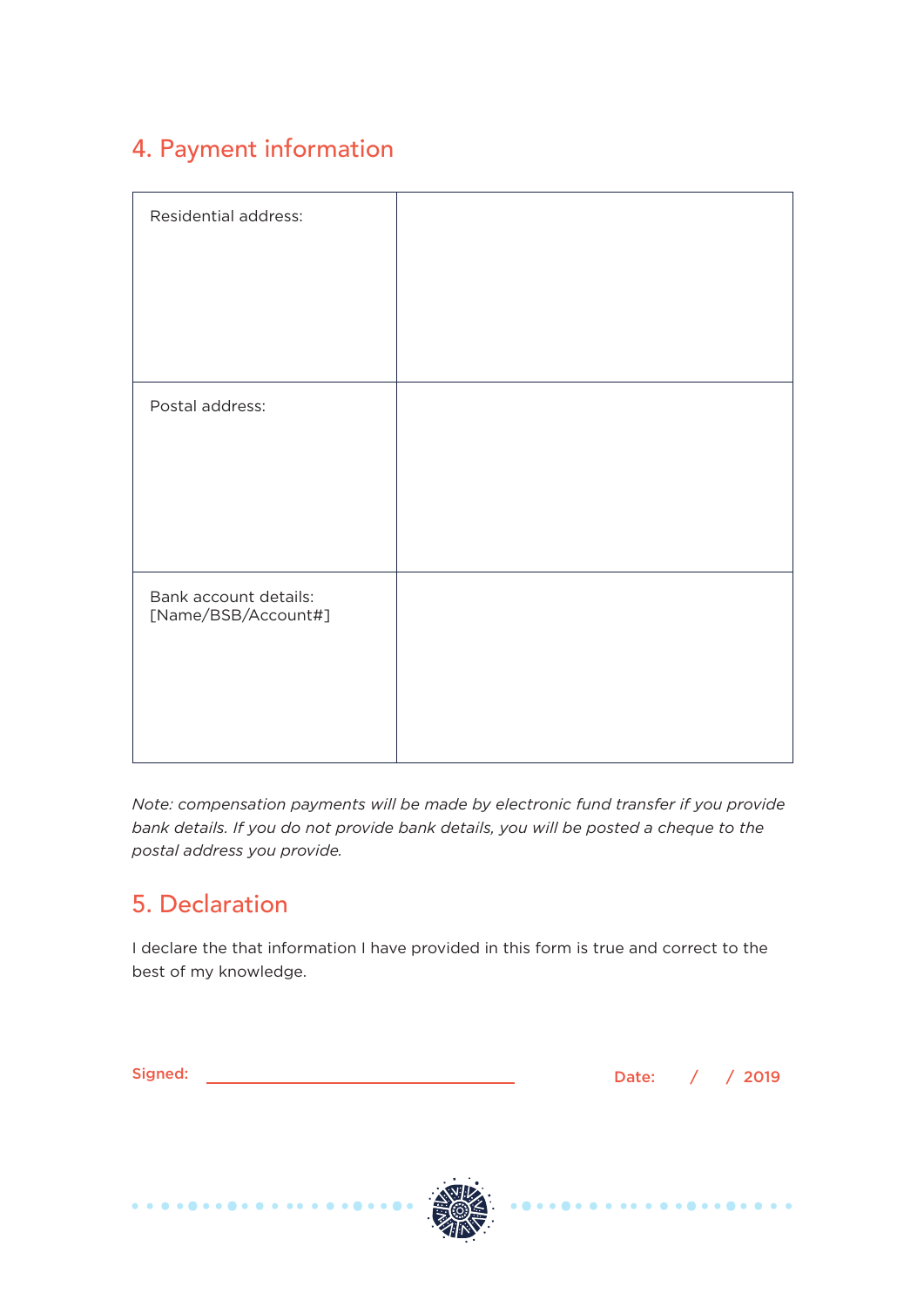### **Objecting to the proposed settlement**

The next page is the Objection to Settlement form. The form is there so that you can tell the court if you don't like the proposed settlement (which is called "objecting" to it).

If you want to object to the proposed settlement by sending the form in, you have until **8 November 2019** to do this.

You can also object to the settlement by going to the approval hearing and telling the judge why you object. The approval hearing will be at **10.15 am on Thursday, 21 November 2019**; at this address:

Federal Court of Australia, Harry Gibbs Commonwealth Law Courts Building 119 North Quay Brisbane QLD 4000

### Here is how to fill out the objection form:

- (a) Fill in your name, address, phone number, and email address. If you do not have a phone or email, you can leave this blank.
- (b) If you want to tell the court why you object to the settlement, you should write the reasons in the section that says, "I object to the settlement because:". If you run out of space, you can use your own paper and add it to the form.

After you have finished filling out the form, you should post it to the court at this address, so that it reaches the court by no later than **8 November 2019**:

The Registrar Federal Court of Australia Queensland District Registry Level 6, Harry Gibbs Commonwealth Law Courts Building 119 North Quay Brisbane QLD 4000

### 

**IMPORTANT:** *you should only object if you don't like the settlement. If you support the settlement you do not need to do anything.*

................................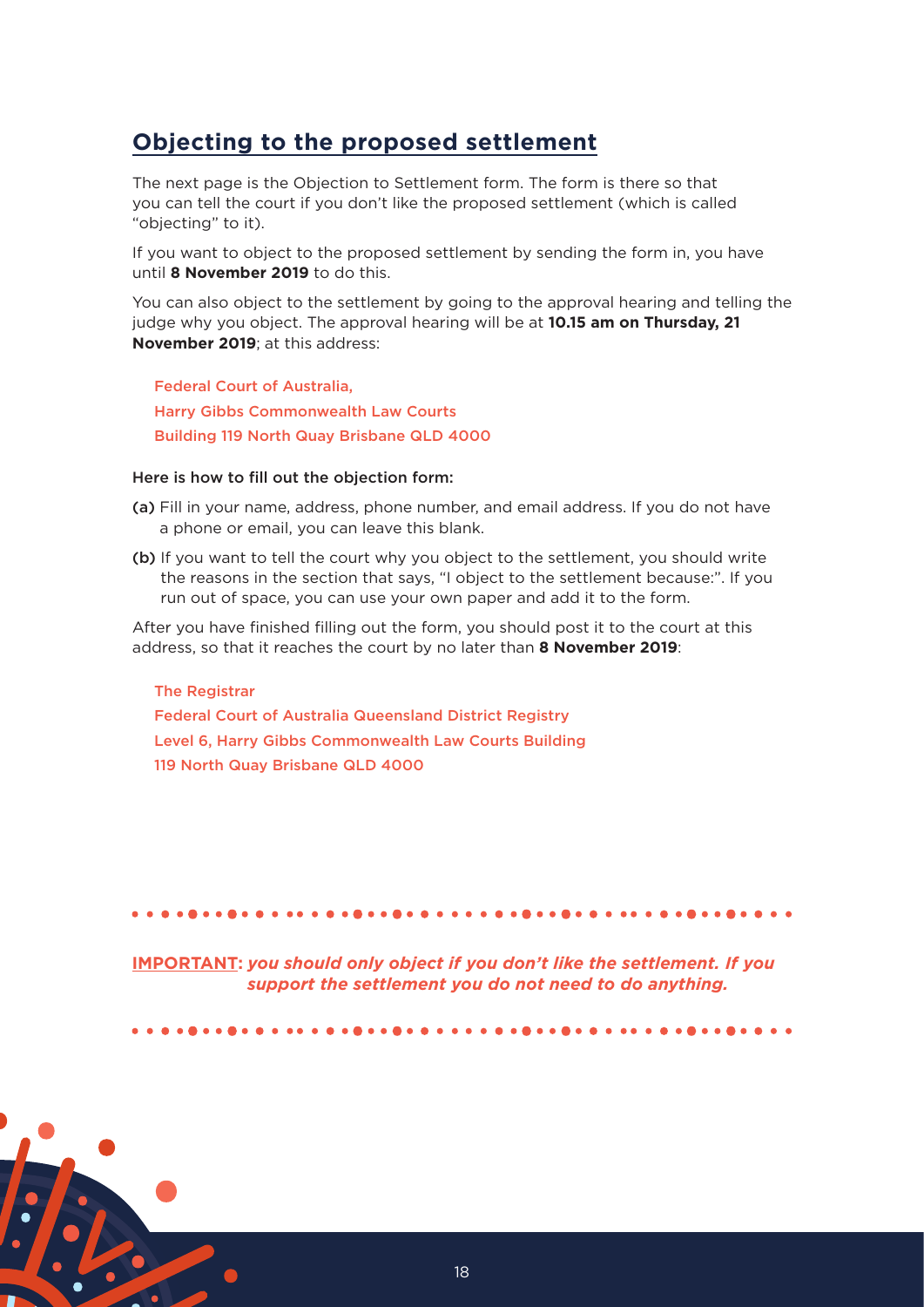Objection to Settlement Form

## **Stolen Wages Class Action**



### Hans Pearson v State of Queensland (Federal Court of Australia, Queensland Registry, QUD714 of 2016)

## **Objection to Settlement Form**

### 1. Your information

| Full name:        |  |
|-------------------|--|
| Date of birth:    |  |
| Address:          |  |
|                   |  |
|                   |  |
|                   |  |
| Telephone number: |  |
| Email address:    |  |

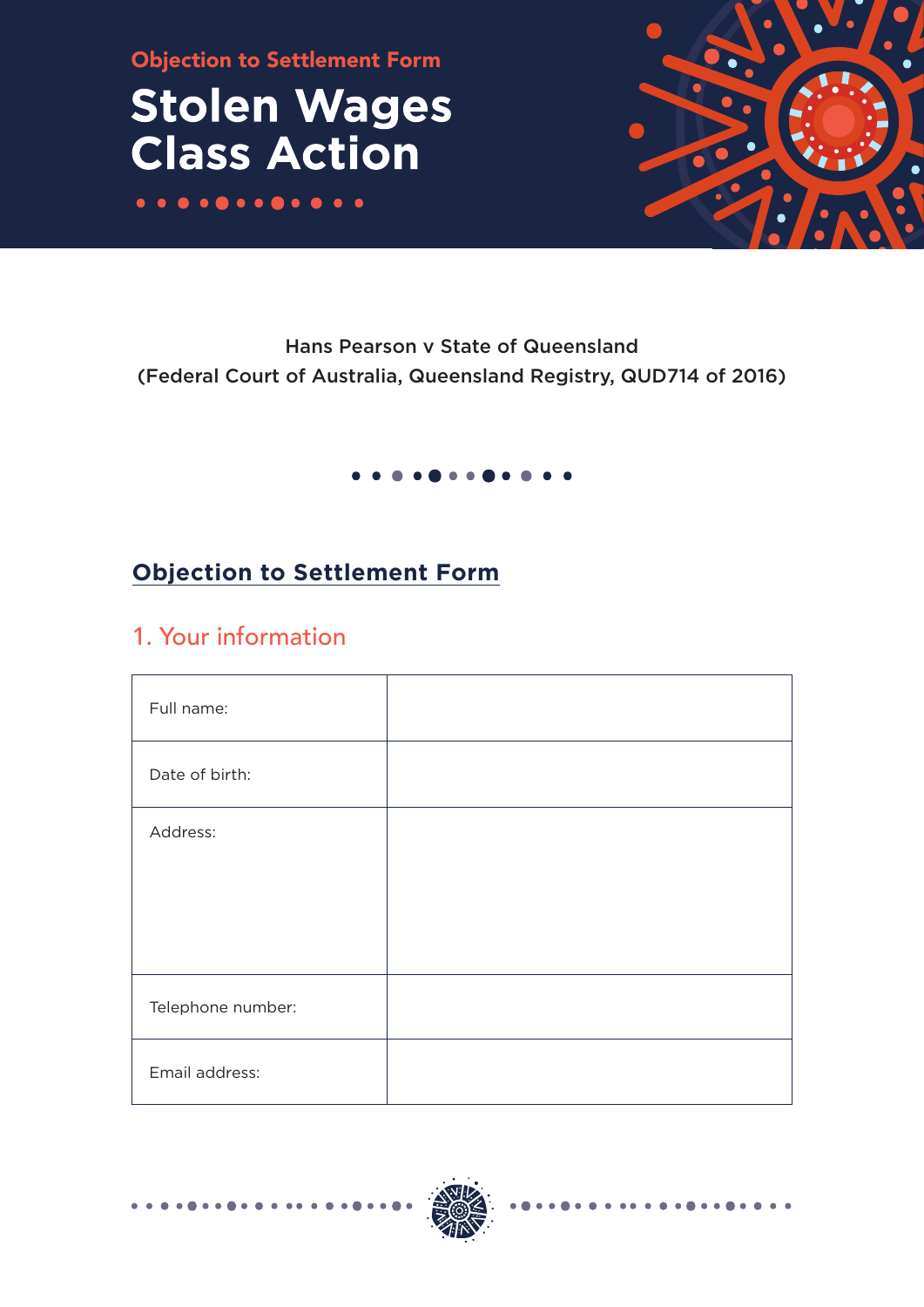### I object to the settlement because:

*(list below reasons for objecting to the proposed settlement. Add your own additional pages if required.)*

Post the Objection Form to this address by **8 November 2019**:

The Registrar Federal Court of Australia Queensland District Registry Level 6, Harry Gibbs Commonwealth Law Courts Building 119 North Quay Brisbane QLD 4000

**IMPORTANT:** *you should only object if you don't like the settlement. If you support the settlement you do not need to do anything.*